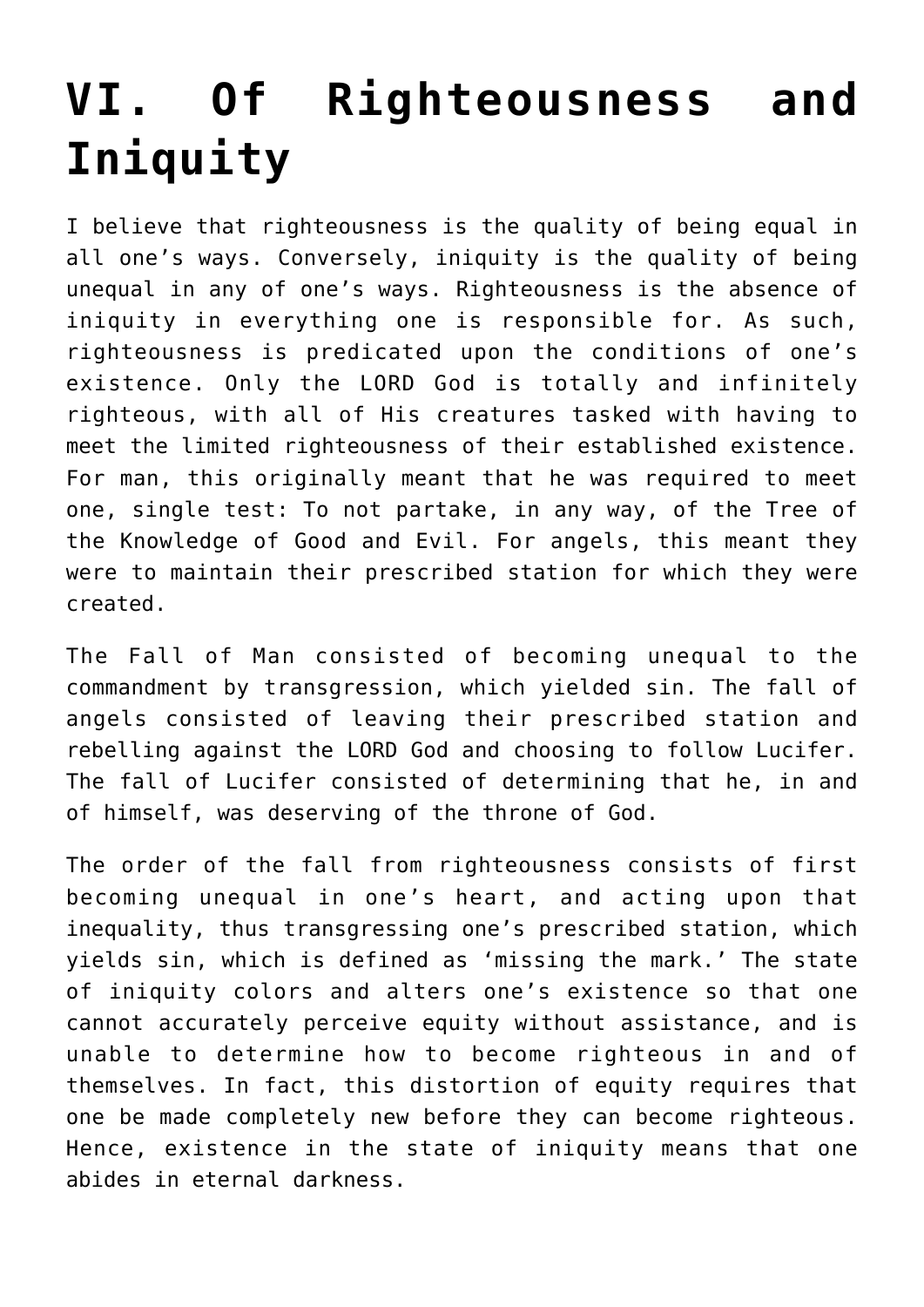## **References**

*Ezekiel 18:25-30; Malachi 2:6; Psalm 107:42; Jeremiah 9:23-24; Psalm 145:17; Psalm 147:5; Ezekiel 3:20; Ezekiel 33:12; James 2:8-11; Ezekiel 18:4; Ezekiel 33:10-11; Philippians 3:4-6; Ezekiel 44:10-12; Genesis 2:16-17; Romans 5:12-14; Revelation 12:3-4; Jude 1:6; II Peter 2:4; Isaiah 14:12-14; Ezekiel 28:14-19; Genesis 3:2-6; Matthew 23:25-28; Jeremiah 33:8; Psalm 32:5; Job 13:23; Isaiah 59:1-14; Matthew 15:7-20; Romans 3:10-20; Hebrews 11:1-6; John 3:3-8; Romans 6:2-7; Jude 1:4-13.*

## **Scriptures**

Yet ye say, The way of the Lord is not equal. Hear now, O house of Israel; Is not my way equal? are not your ways unequal? When a righteous *man* turneth away from his righteousness, and committeth iniquity, and dieth in them; for his iniquity that he hath done shall he die. Again, when the wicked *man* turneth away from his wickedness that he hath committed, and doeth that which is lawful and right, he shall save his soul alive. Because he considereth, and turneth away from all his transgressions that he hath committed, he shall surely live, he shall not die. Yet saith the house of Israel, The way of the Lord is not equal. O house of Israel, are not my ways equal? are not your ways unequal? Therefore I will judge you, O house of Israel, every one according to his ways, saith the Lord GOD. Repent, and turn *yourselves* from all your transgressions; so iniquity shall not be your ruin. *(Ezekiel 18:25-30)*The law of truth was in his mouth, and iniquity was not found in his lips: he walked with me in peace and equity, and did turn many away from iniquity. *(Malachi 2:6)*

The righteous shall see *it,* and rejoice: and all iniquity shall stop her mouth. *(Psalm 107:42)*

Thus saith the LORD, Let not the wise *man* glory in his wisdom, neither let the mighty *man* glory in his might, let not the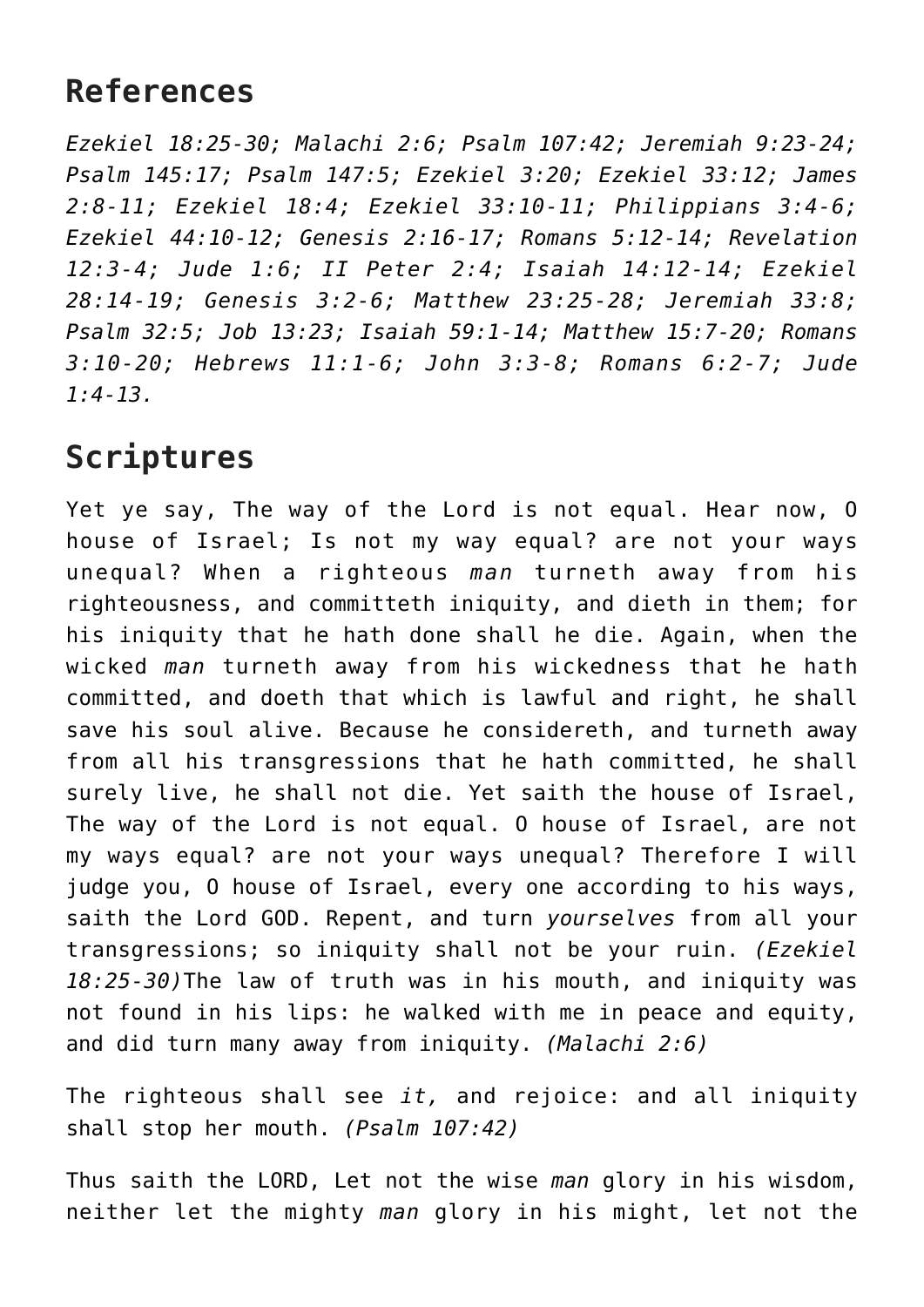rich *man* glory in his riches: But let him that glorieth glory in this, that he understandeth and knoweth me, that I *am* the LORD which exercise lovingkindness, judgment, and righteousness, in the earth: for in these *things* I delight, saith the LORD. *(Jeremiah 9:23-24)*

The LORD *is* righteous in all his ways, and holy in all his works. *(Psalm 145:17)*

Great *is* our Lord, and of great power: his understanding *is* infinite. *(Psalm 147:5)*

Again, When a righteous *man* doth turn from his righteousness, and commit iniquity, and I lay a stumblingblock before him, he shall die: because thou hast not given him warning, he shall die in his sin, and his righteousness which he hath done shall not be remembered; but his blood will I require at thine hand. *(Ezekiel 3:20)*

Therefore, thou son of man, say unto the children of thy people, The righteousness of the righteous shall not deliver him in the day of his transgression: as for the wickedness of the wicked, he shall not fall thereby in the day that he turneth from his wickedness; neither shall the righteous be able to live for his *righteousness* in the day that he sinneth. *(Ezekiel 33:12)*

If ye fulfil the royal law according to the scripture, Thou shalt love thy neighbour as thyself, ye do well: But if ye have respect to persons, ye commit sin, and are convinced of the law as transgressors. For whosoever shall keep the whole law, and yet offend in one *point,* he is guilty of all. For he that said, Do not commit adultery, said also, Do not kill. Now if thou commit no adultery, yet if thou kill, thou art become a transgressor of the law. *(James 2:8-11)*

Behold, all souls are mine; as the soul of the father, so also the soul of the son is mine: the soul that sinneth, it shall die. *(Ezekiel 18:4)*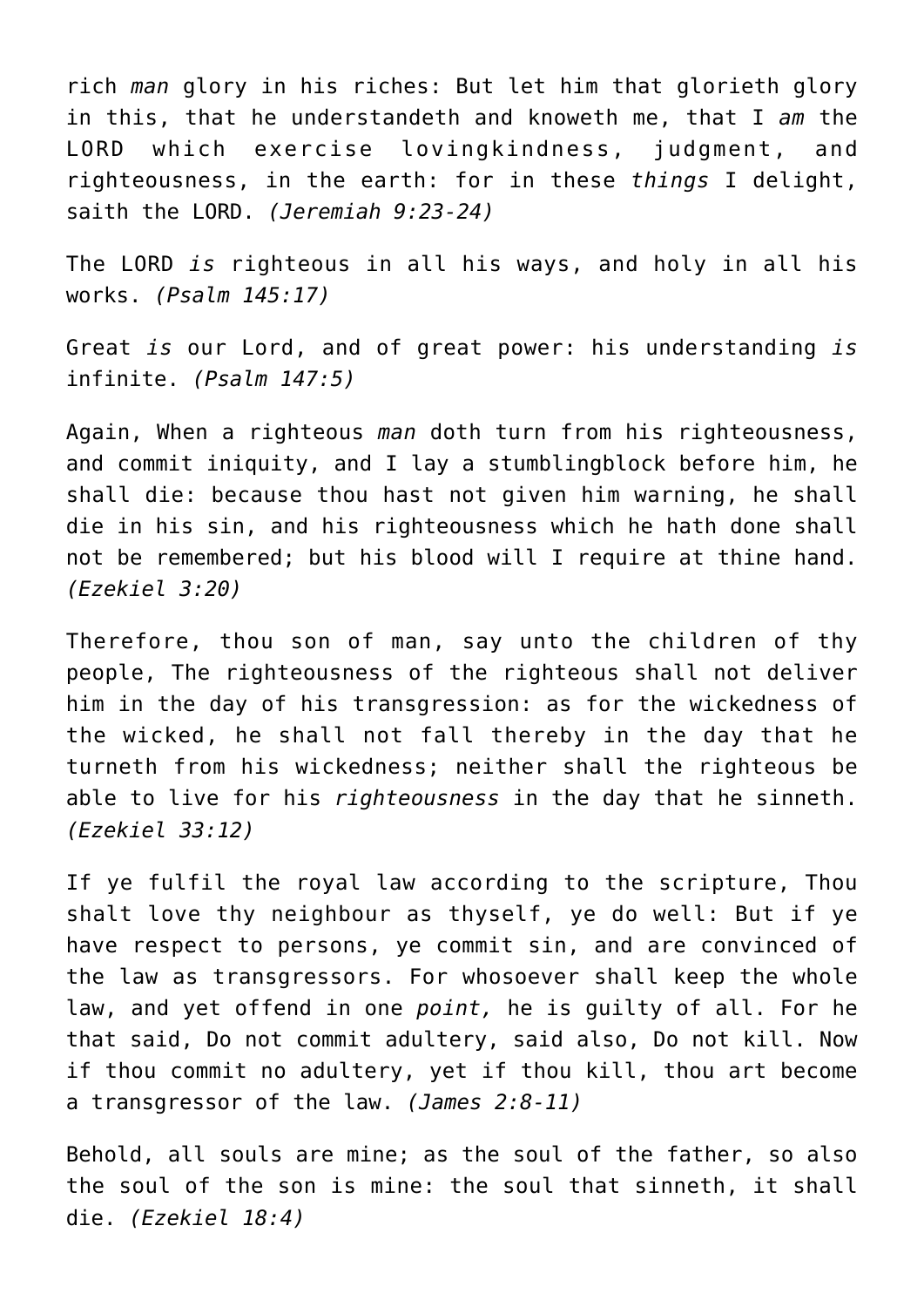Therefore, O thou son of man, speak unto the house of Israel; Thus ye speak, saying, If our transgressions and our sins *be* upon us, and we pine away in them, how should we then live? Say unto them, *As* I live, saith the Lord GOD, I have no pleasure in the death of the wicked; but that the wicked turn from his way and live: turn ye, turn ye from your evil ways; for why will ye die, O house of Israel? *(Ezekiel 33:10-11)*

Though I might also have confidence in the flesh. If any other man thinketh that he hath whereof he might trust in the flesh, I more: Circumcised the eighth day, of the stock of Israel, *of* the tribe of Benjamin, an Hebrew of the Hebrews; as touching the law, a Pharisee; Concerning zeal, persecuting the church; touching the righteousness which is in the law, blameless. *(Philippians 3:4-6)*

And the Levites that are gone away far from me, when Israel went astray, which went astray away from me after their idols; they shall even bear their iniquity. Yet they shall be ministers in my sanctuary, *having* charge at the gates of the house, and ministering to the house: they shall slay the burnt offering and the sacrifice for the people, and they shall stand before them to minister unto them. Because they ministered unto them before their idols, and caused the house of Israel to fall into iniquity; therefore have I lifted up mine hand against them, saith the Lord GOD, and they shall bear their iniquity. *(Ezekiel 44:10-12)*

And the LORD God commanded the man, saying, Of every tree of the garden thou mayest freely eat: But of the tree of the knowledge of good and evil, thou shalt not eat of it: for in the day that thou eatest thereof thou shalt surely die. *(Genesis 2:16-17)*

Wherefore, as by one man sin entered into the world, and death by sin; and so death passed upon all men, for that all have sinned: (For until the law sin was in the world: but sin is not imputed when there is no law. Nevertheless death reigned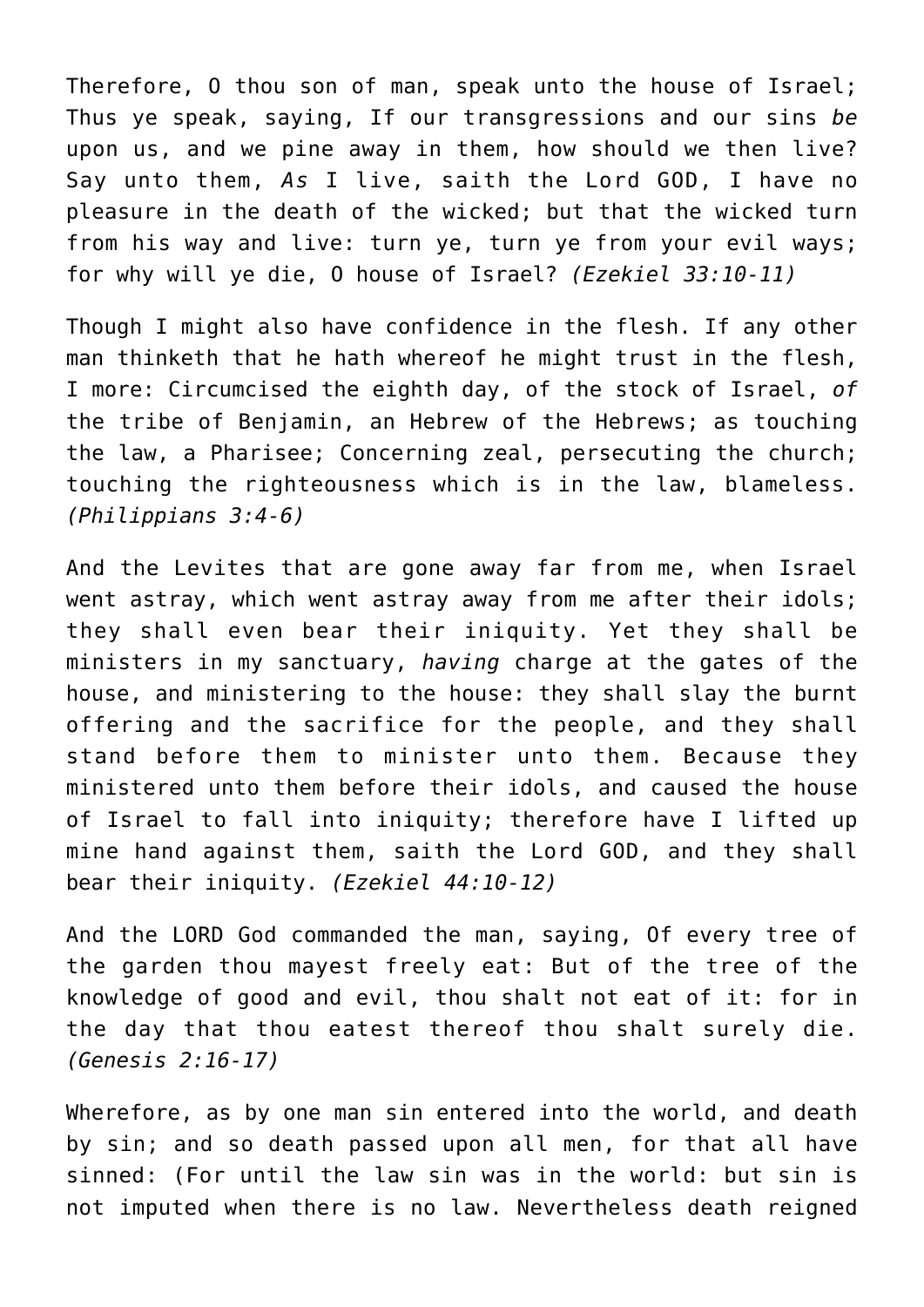from Adam to Moses, even over them that had not sinned after the similitude of Adam's transgression, who is the figure of him that was to come. *(Romans 5:12-14)*

And there appeared another wonder in heaven; and behold a great red dragon, having seven heads and ten horns, and seven crowns upon his heads. And his tail drew the third part of the stars of heaven, and did cast them to the earth: and the dragon stood before the woman which was ready to be delivered, for to devour her child as soon as it was born. *(Revelation 12:3-4)*

And the angels which kept not their first estate, but left their own habitation, he hath reserved in everlasting chains under darkness unto the judgment of the great day. *(Jude 1:6)*

For if God spared not the angels that sinned, but cast *them* down to hell, and delivered *them* into chains of darkness, to be reserved unto judgment; . . . *(II Peter 2:4)*

How art thou fallen from heaven, O Lucifer, son of the morning! *how* art thou cut down to the ground, which didst weaken the nations! For thou hast said in thine heart, I will ascend into heaven, I will exalt my throne above the stars of God: I will sit also upon the mount of the congregation, in the sides of the north: I will ascend above the heights of the clouds; I will be like the most High. *(Isaiah 14:12-14)*

Thou *art* the anointed cherub that covereth; and I have set thee *so:* thou wast upon the holy mountain of God; thou hast walked up and down in the midst of the stones of fire. Thou *wast* perfect in thy ways from the day that thou wast created, till iniquity was found in thee. By the multitude of thy merchandise they have filled the midst of thee with violence, and thou hast sinned: therefore I will cast thee as profane out of the mountain of God: and I will destroy thee, O covering cherub, from the midst of the stones of fire. Thine heart was lifted up because of thy beauty, thou hast corrupted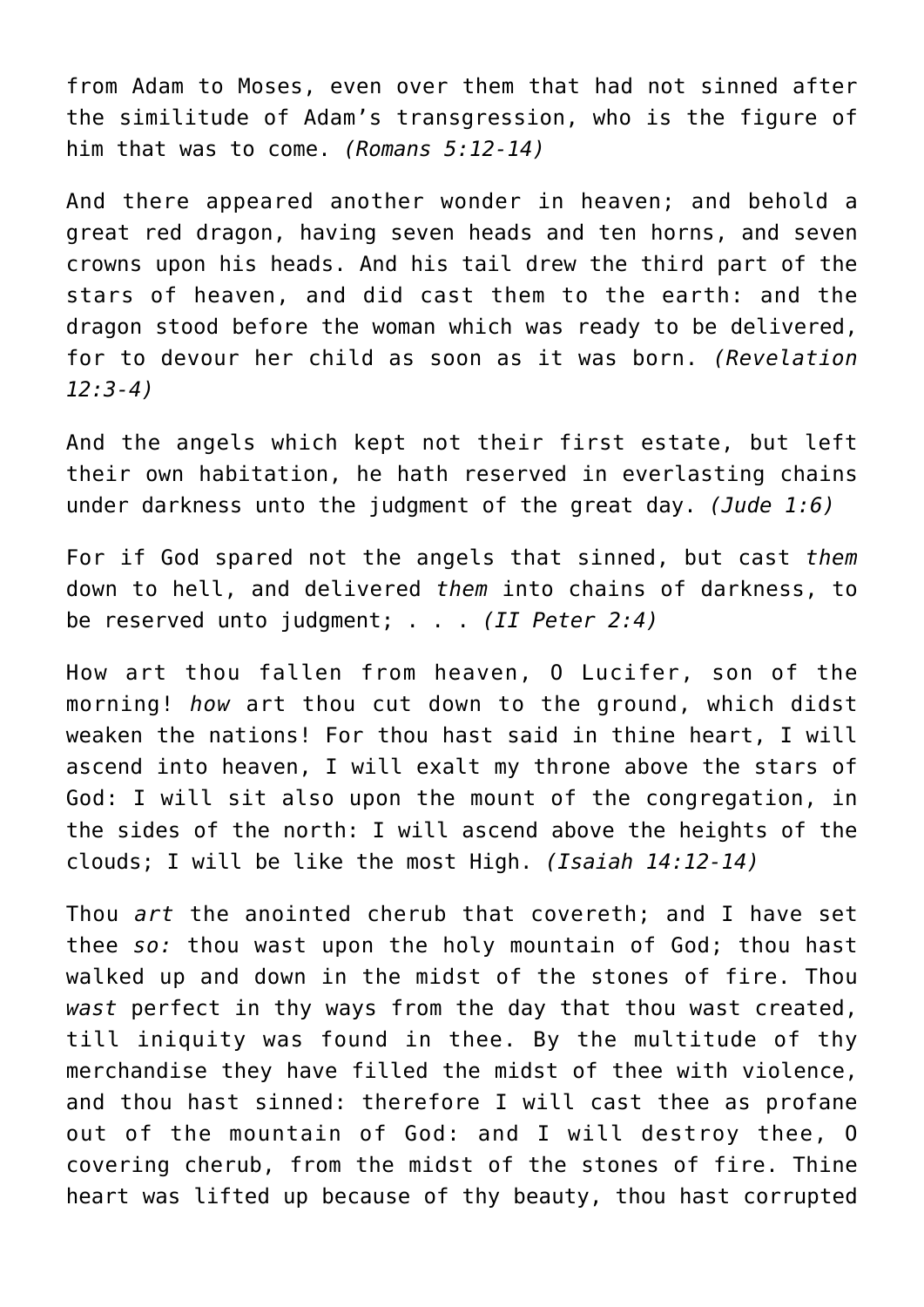thy wisdom by reason of thy brightness: I will cast thee to the ground, I will lay thee before kings, that they may behold thee. Thou hast defiled thy sanctuaries by the multitude of thine iniquities, by the iniquity of thy traffick; therefore will I bring forth a fire from the midst of thee, it shall devour thee, and I will bring thee to ashes upon the earth in the sight of all them that behold thee. All they that know thee among the people shall be astonished at thee: thou shalt be a terror, and never *shalt* thou *be* any more. *(Ezekiel 28:14-19)*

And the woman said unto the serpent, We may eat of the fruit of the trees of the garden: But of the fruit of the tree which *is* in the midst of the garden, God hath said, Ye shall not eat of it, neither shall ye touch it, lest ye die. And the serpent said unto the woman, Ye shall not surely die: For God doth know that in the day ye eat thereof, then your eyes shall be opened, and ye shall be as gods, knowing good and evil. And when the woman saw that the tree *was* good for food, and that it *was* pleasant to the eyes, and a tree to be desired to make *one* wise, she took of the fruit thereof, and did eat, and gave also unto her husband with her; and he did eat. *(Genesis 3:2-6)*

Woe unto you, scribes and Pharisees, hypocrites! for ye make clean the outside of the cup and of the platter, but within they are full of extortion and excess. *Thou* blind Pharisee, cleanse first that *which is* within the cup and platter, that the outside of them may be clean also. Woe unto you, scribes and Pharisees, hypocrites! for ye are like unto whited sepulchres, which indeed appear beautiful outward, but are within full of dead *men's* bones, and of all uncleanness. Even so ye also outwardly appear righteous unto men, but within ye are full of hypocrisy and iniquity. *(Matthew 23:25-28)*

And I will cleanse them from all their iniquity, whereby they have sinned against me; and I will pardon all their iniquities, whereby they have sinned, and whereby they have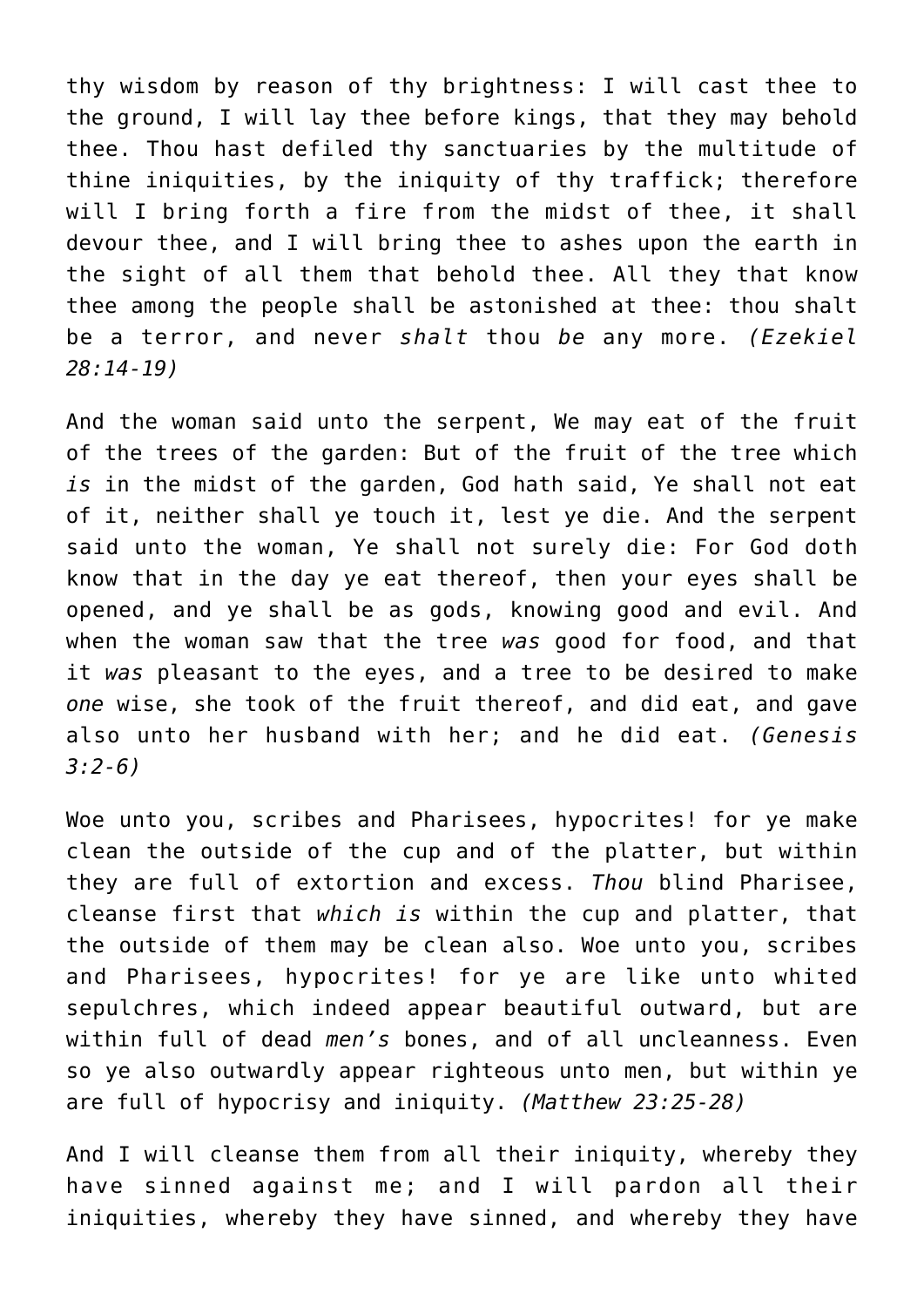transgressed against me. *(Jeremiah 33:8)*

I acknowledged my sin unto thee, and mine iniquity have I not hid. I said, I will confess my transgressions unto the LORD; and thou forgavest the iniquity of my sin. Selah. *(Psalm 32:5)*

How many *are* mine iniquities and sins? make me to know my transgression and my sin. *(Job 13:23)*

Behold, the LORD'S hand is not shortened, that it cannot save; neither his ear heavy, that it cannot hear: But your iniquities have separated between you and your God, and your sins have hid *his* face from you, that he will not hear. For your hands are defiled with blood, and your fingers with iniquity; your lips have spoken lies, your tongue hath muttered perverseness. None calleth for justice, nor *any* pleadeth for truth: they trust in vanity, and speak lies; they conceive mischief, and bring forth iniquity. They hatch cockatrice' eggs, and weave the spider's web: he that eateth of their eggs dieth, and that which is crushed breaketh out into a viper. Their webs shall not become garments, neither shall they cover themselves with their works: their works *are* works of iniquity, and the act of violence *is* in their hands. Their feet run to evil, and they make haste to shed innocent blood: their thoughts *are* thoughts of iniquity; wasting and destruction *are* in their paths. The way of peace they know not; and *there is* no judgment in their goings: they have made them crooked paths: whosoever goeth therein shall not know peace. Therefore is judgment far from us, neither doth justice overtake us: we wait for light, but behold obscurity; for brightness, *but* we walk in darkness. We grope for the wall like the blind, and we grope as if *we had* no eyes: we stumble at noonday as in the night; *we are* in desolate places as dead *men.* We roar all like bears, and mourn sore like doves: we look for judgment, but *there is* none; for salvation, *but* it is far off from us. For our transgressions are multiplied before thee, and our sins testify against us: for our transgressions *are* with us; and *as for* our iniquities, we know them; In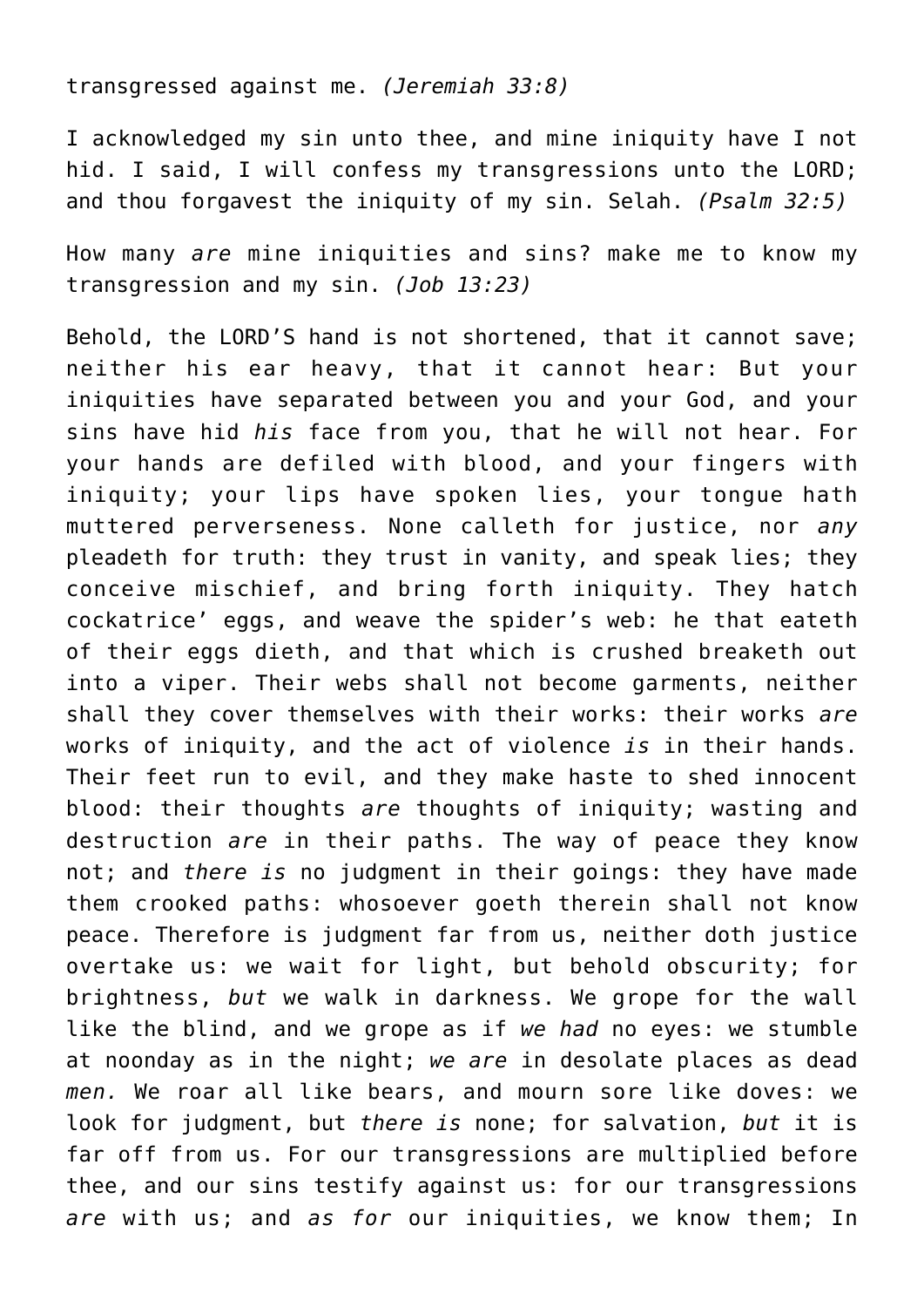transgressing and lying against the LORD, and departing away from our God, speaking oppression and revolt, conceiving and uttering from the heart words of falsehood. And judgment is turned away backward, and justice standeth afar off: for truth is fallen in the street, and equity cannot enter. *(Isaiah 59:1-14)*

*Ye* hypocrites, well did Esaias prophesy of you, saying, This people draweth nigh unto me with their mouth, and honoureth me with *their* lips; but their heart is far from me. But in vain they do worship me, teaching *for* doctrines the commandments of men. And he called the multitude, and said unto them, Hear, and understand: Not that which goeth into the mouth defileth a man; but that which cometh out of the mouth, this defileth a man. Then came his disciples, and said unto him, Knowest thou that the Pharisees were offended, after they heard this saying? But he answered and said, Every plant, which my heavenly Father hath not planted, shall be rooted up. Let them alone: they be blind leaders of the blind. And if the blind lead the blind, both shall fall into the ditch. Then answered Peter and said unto him, Declare unto us this parable. And Jesus said, Are ye also yet without understanding? Do not ye yet understand, that whatsoever entereth in at the mouth goeth into the belly, and is cast out into the draught? But those things which proceed out of the mouth come forth from the heart; and they defile the man. For out of the heart proceed evil thoughts, murders, adulteries, fornications, thefts, false witness, blasphemies: These are *the things* which defile a man: but to eat with unwashen hands defileth not a man. *(Matthew 15:7-20)*

As it is written, There is none righteous, no, not one: There is none that understandeth, there is none that seeketh after God. They are all gone out of the way, they are together become unprofitable; there is none that doeth good, no, not one. Their throat *is* an open sepulchre; with their tongues they have used deceit; the poison of asps *is* under their lips: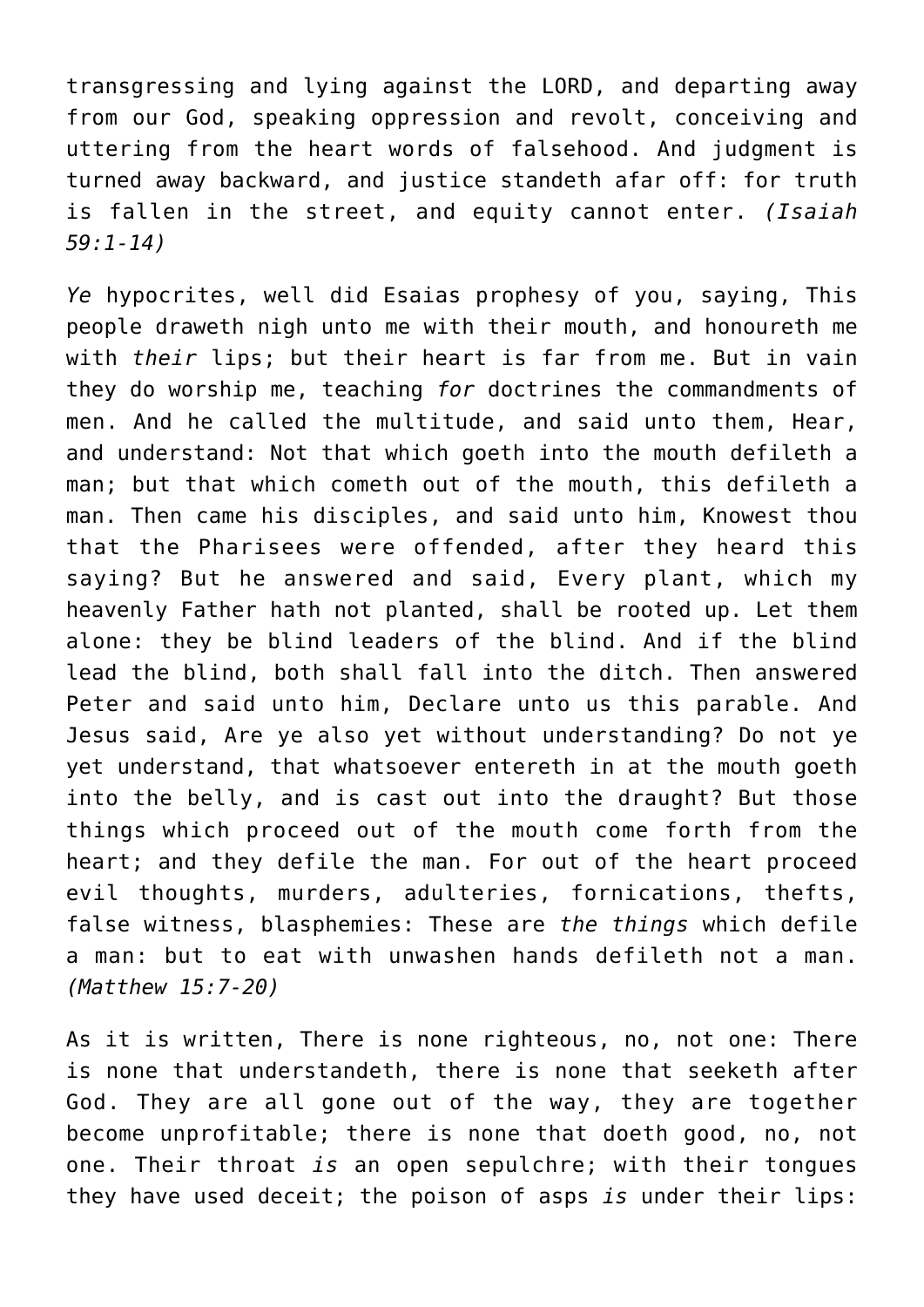Whose mouth *is* full of cursing and bitterness: Their feet *are* swift to shed blood: Destruction and misery *are* in their ways: And the way of peace have they not known: There is no fear of God before their eyes. Now we know that what things soever the law saith, it saith to them who are under the law: that every mouth may be stopped, and all the world may become guilty before God. Therefore by the deeds of the law there shall no flesh be justified in his sight: for by the law *is* the knowledge of sin. *(Romans 3:10-20)*

Now faith is the substance of things hoped for, the evidence of things not seen. For by it the elders obtained a good report. Through faith we understand that the worlds were framed by the word of God, so that things which are seen were not made of things which do appear. By faith Abel offered unto God a more excellent sacrifice than Cain, by which he obtained witness that he was righteous, God testifying of his gifts: and by it he being dead yet speaketh. By faith Enoch was translated that he should not see death; and was not found, because God had translated him: for before his translation he had this testimony, that he pleased God. But without faith *it is* impossible to please *him:* for he that cometh to God must believe that he is, and *that* he is a rewarder of them that diligently seek him. *(Hebrews 11:1-6)*

Jesus answered and said unto him, Verily, verily, I say unto thee, Except a man be born again, he cannot see the kingdom of God. Nicodemus saith unto him, How can a man be born when he is old? can he enter the second time into his mother's womb, and be born? Jesus answered, Verily, verily, I say unto thee, Except a man be born of water and *of* the Spirit, he cannot enter into the kingdom of God. That which is born of the flesh is flesh; and that which is born of the Spirit is spirit. Marvel not that I said unto thee, Ye must be born again. The wind bloweth where it listeth, and thou hearest the sound thereof, but canst not tell whence it cometh, and whither it goeth: so is every one that is born of the Spirit. *(John*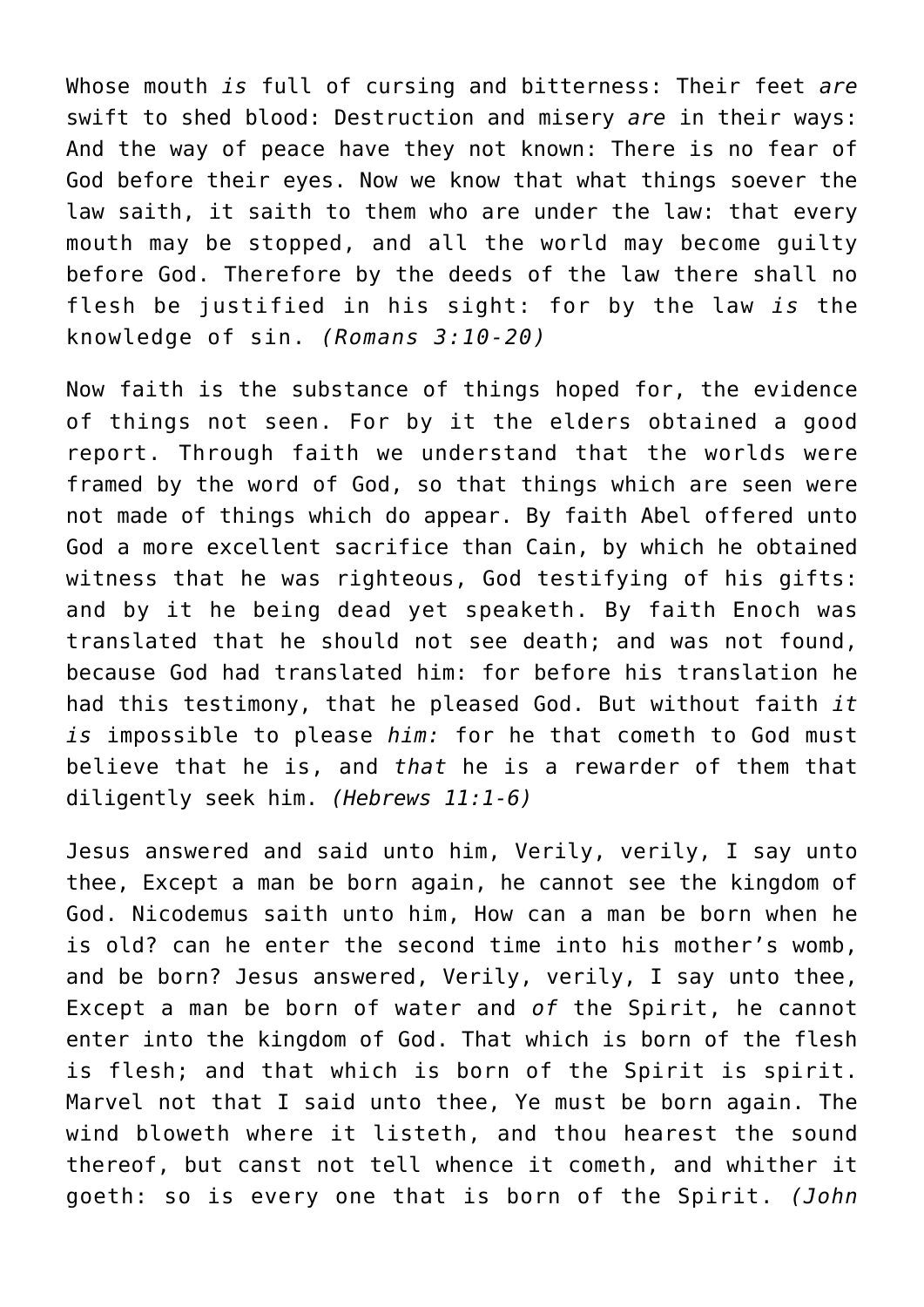*3:3-8)*

God forbid. How shall we, that are dead to sin, live any longer therein? Know ye not, that so many of us as were baptized into Jesus Christ were baptized into his death? Therefore we are buried with him by baptism into death: that like as Christ was raised up from the dead by the glory of the Father, even so we also should walk in newness of life. For if we have been planted together in the likeness of his death, we shall be also *in the likeness* of *his* resurrection: Knowing this, that our old man is crucified with *him,* that the body of sin might be destroyed, that henceforth we should not serve sin. For he that is dead is freed from sin. *(Romans 6:2-7)*

For there are certain men crept in unawares, who were before of old ordained to this condemnation, ungodly men, turning the grace of our God into lasciviousness, and denying the only Lord God, and our Lord Jesus Christ. I will therefore put you in remembrance, though ye once knew this, how that the Lord, having saved the people out of the land of Egypt, afterward destroyed them that believed not. And the angels which kept not their first estate, but left their own habitation, he hath reserved in everlasting chains under darkness unto the judgment of the great day. Even as Sodom and Gomorrha, and the cities about them in like manner, giving themselves over to fornication, and going after strange flesh, are set forth for an example, suffering the vengeance of eternal fire. Likewise also these *filthy* dreamers defile the flesh, despise dominion, and speak evil of dignities. Yet Michael the archangel, when contending with the devil he disputed about the body of Moses, durst not bring against him a railing accusation, but said, The Lord rebuke thee. But these speak evil of those things which they know not: but what they know naturally, as brute beasts, in those things they corrupt themselves. Woe unto them! for they have gone in the way of Cain, and ran greedily after the error of Balaam for reward, and perished in the gainsaying of Core. These are spots in your feasts of charity,